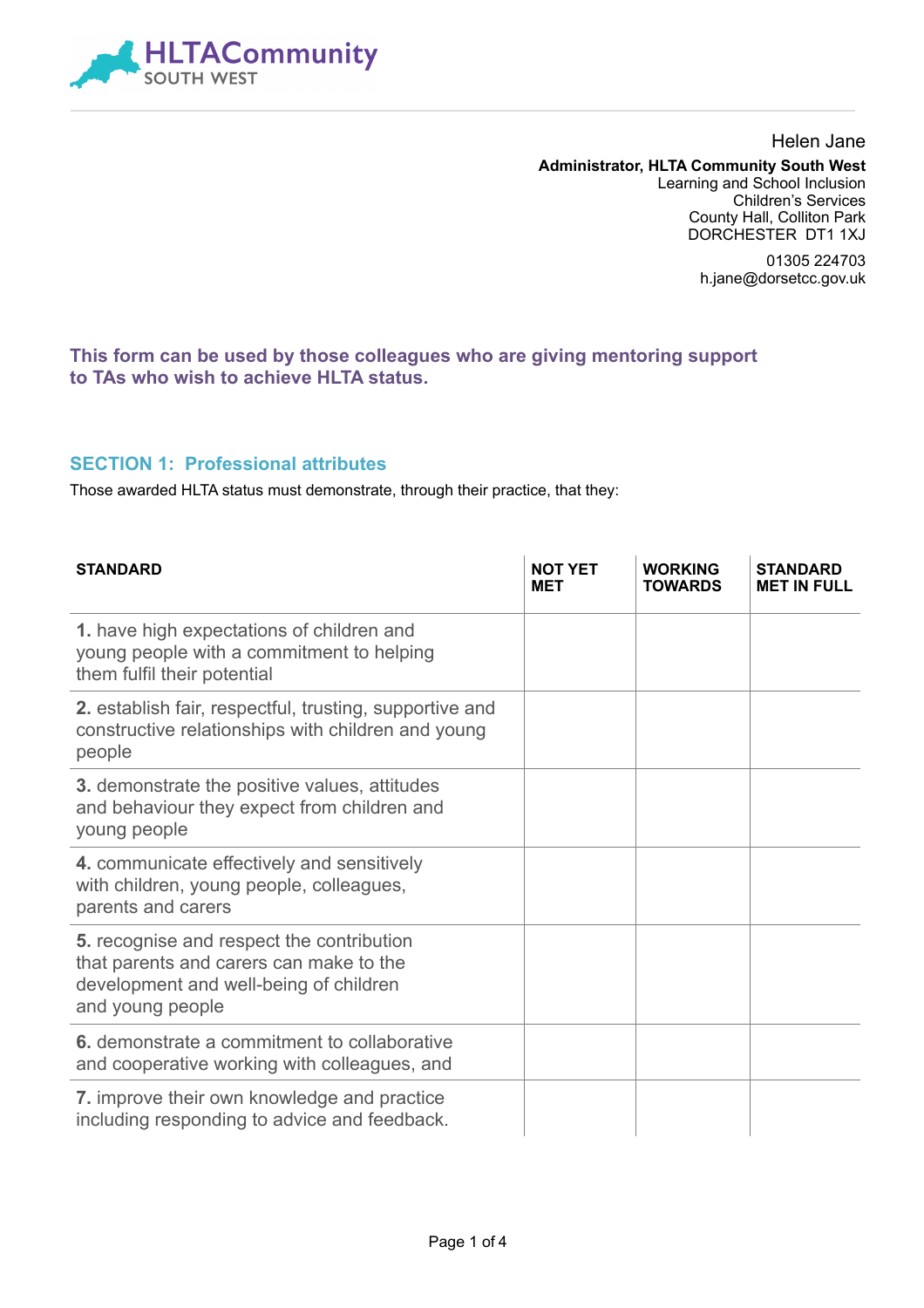## **SECTION 2: Professional knowledge and understanding**

Those meeting the higher level teaching assistant Standards must demonstrate sufficient knowledge and understanding to be able to help the pupils they work with make progress with their learning. This knowledge and understanding will relate to a specialist area which could be subject based or linked to a specific role (e.g. in support of an age phase or pupils with particular needs). Those awarded HLTA status must demonstrate, through their practice, that they:

| <b>STANDARD</b>                                                                                                                                                                              | <b>NOT YET</b><br>MET | <b>WORKING</b><br><b>TOWARDS</b> | <b>STANDARD</b><br><b>MET IN FULL</b> |
|----------------------------------------------------------------------------------------------------------------------------------------------------------------------------------------------|-----------------------|----------------------------------|---------------------------------------|
| 8. understand the key factors that affect children<br>and young people's learning and progress                                                                                               |                       |                                  |                                       |
| <b>9.</b> know how to contribute to effective<br>personalised provision by taking practical<br>account of diversity                                                                          |                       |                                  |                                       |
| <b>10.</b> have sufficient understanding of their area(s)<br>of expertise to support the development, learning<br>and progress of children and young people                                  |                       |                                  |                                       |
| 11. have achieved a nationally recognised<br>qualification at level 2 or above in English /<br>literacy and Mathematics/numeracy                                                             |                       |                                  |                                       |
| 12. know how to use ICT to support their<br>professional activities                                                                                                                          |                       |                                  |                                       |
| 13. know how statutory and non-statutory<br>frameworks for the school curriculum relate<br>to the age and ability ranges of the learners<br>they support                                     |                       |                                  |                                       |
| 14. understand the objectives, content and<br>intended outcomes for the learning activities<br>in which they are involved                                                                    |                       |                                  |                                       |
| 15. know how to support learners in accessing<br>the curriculum in accordance with the Special<br>Educational Needs and Disabilities (SEND) code of<br>practice and disabilities legislation |                       |                                  |                                       |
| <b>16.</b> know how other frameworks, that support<br>the development and well-being of children and<br>young people, impact upon their practice                                             |                       |                                  |                                       |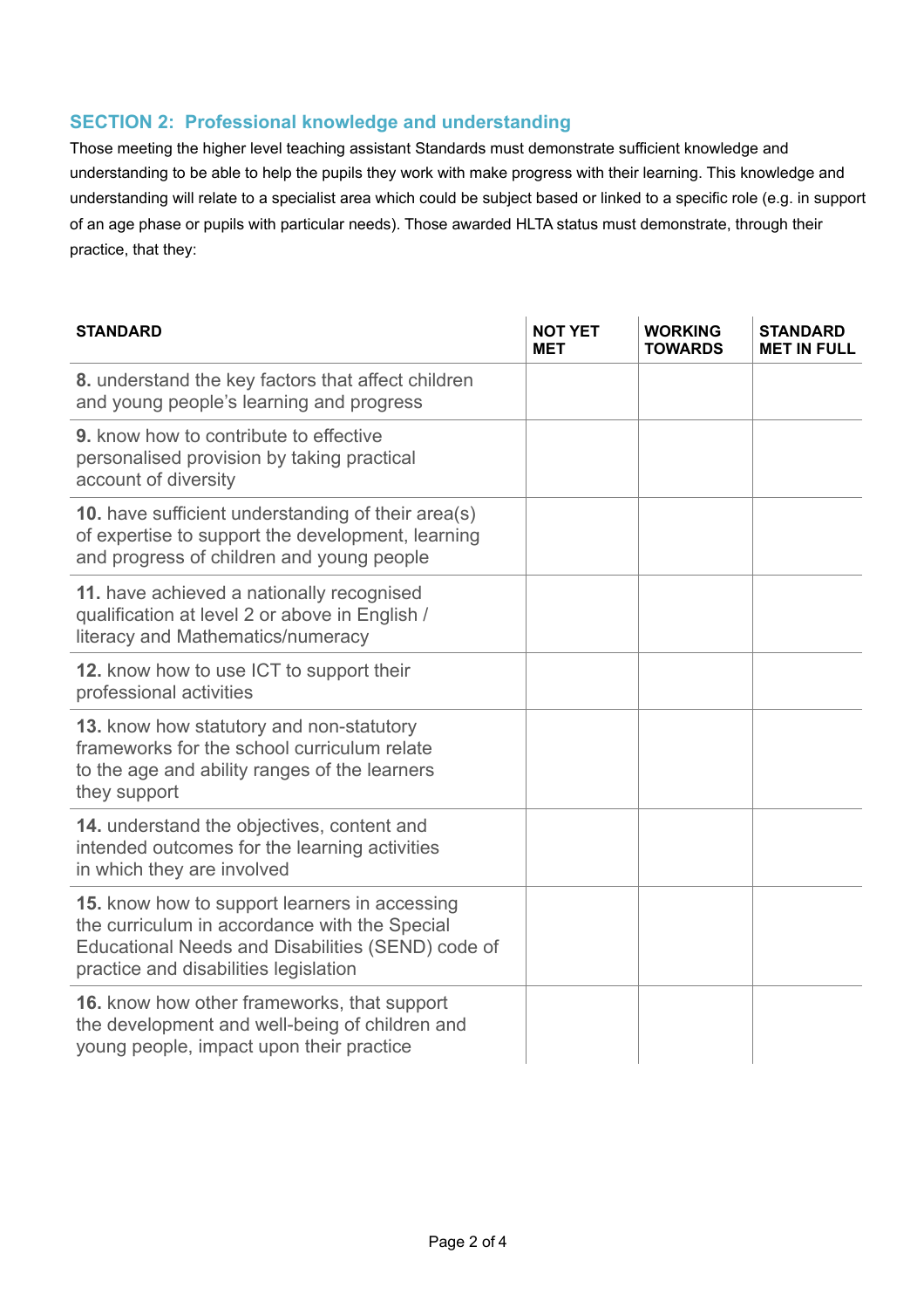## **SECTION 3: Professional skills**

Teaching and learning activities must take place under the direction and supervision of an assigned teacher and in accordance with arrangements made by the Headteacher of the school.

### **Planning and expectations**

Those awarded HLTA status must demonstrate, through their practice, that they:

| <b>STANDARD</b>                                                                                                                      | NOT YET<br><b>MET</b> | <b>WORKING</b><br><b>TOWARDS</b> | <b>STANDARD</b><br><b>MET IN FULL</b> |
|--------------------------------------------------------------------------------------------------------------------------------------|-----------------------|----------------------------------|---------------------------------------|
| <b>17.</b> use their area(s) of expertise to<br>contribute to the planning and preparation<br>of learning activities                 |                       |                                  |                                       |
| <b>18.</b> use their area(s) of expertise to plan their<br>role in learning activities                                               |                       |                                  |                                       |
| <b>19.</b> devise clearly structured activities that<br>interest and motivate learners and advance<br>their learning                 |                       |                                  |                                       |
| 20. plan how they will support the inclusion<br>of the children and young people in the<br>learning activities, and                  |                       |                                  |                                       |
| 21. contribute to the selection and preparation<br>of resources suitable for children and young<br>people's interests and abilities. |                       |                                  |                                       |

#### **Monitoring and assessment**

Those awarded HLTA status must demonstrate, through their practice, that they:

| <b>STANDARD</b>                                                                                        | <b>NOT YET</b><br><b>MET</b> | <b>WORKING</b><br><b>TOWARDS</b> | <b>STANDARD</b><br><b>MET IN FULL</b> |
|--------------------------------------------------------------------------------------------------------|------------------------------|----------------------------------|---------------------------------------|
| 22. monitor learners' responses to activities<br>and modify the approach accordingly                   |                              |                                  |                                       |
| 23. monitor learners' progress in order to<br>provide focused support and feedback                     |                              |                                  |                                       |
| <b>24.</b> support the evaluation of learners' progress<br>using a range of assessment techniques, and |                              |                                  |                                       |
| 25. contribute to maintaining and analysing<br>records of learners' progress.                          |                              |                                  |                                       |